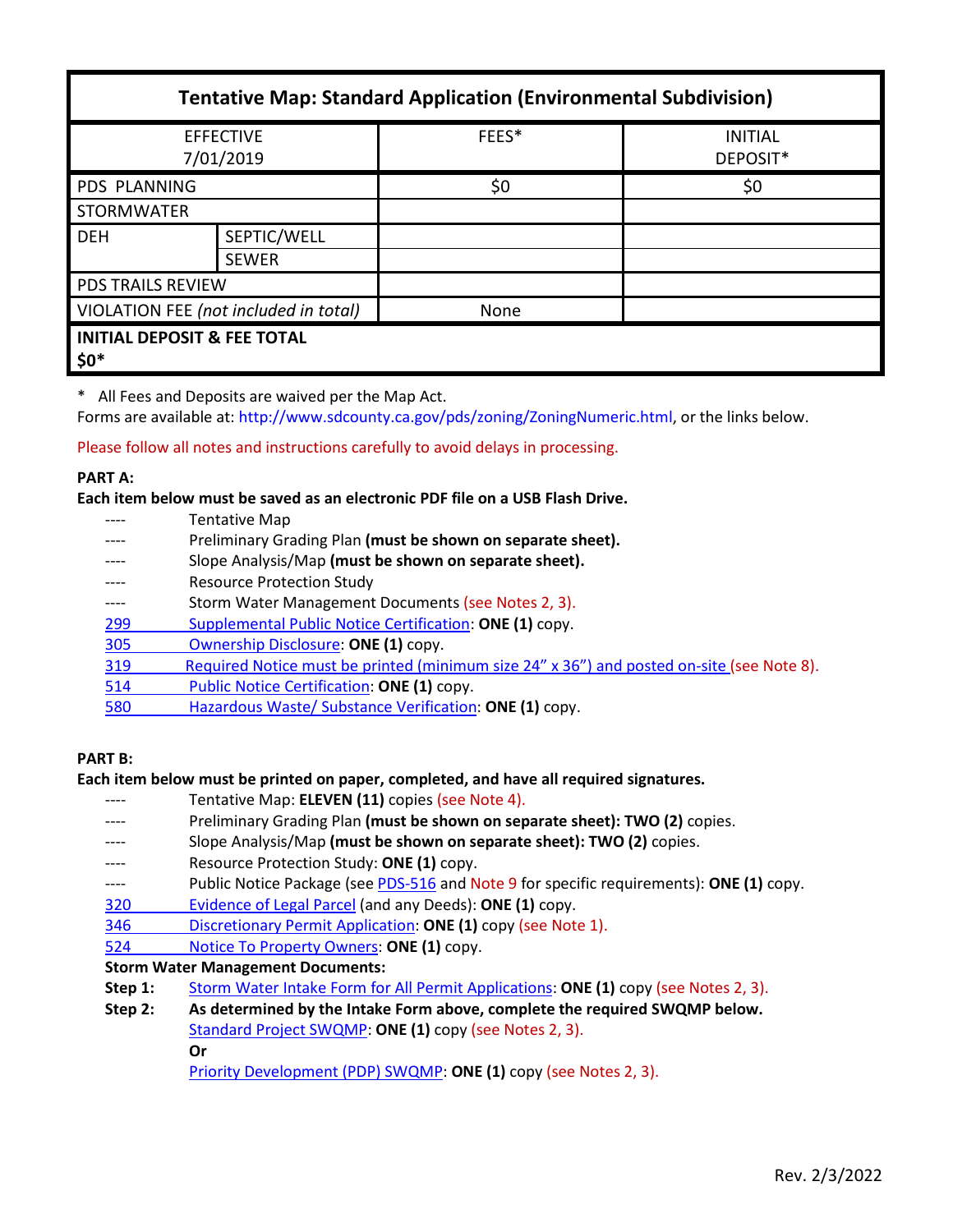# **PART C:**

### **All items below are for your information. Please do not bring in these items.**

- [209 Defense and Indemnification Agreement FAQs](http://www.sdcounty.ca.gov/pds/zoning/formfields/PDS-PLN-209.pdf)
- [298 Supplemental Public Notice Procedure](http://www.sdcounty.ca.gov/pds/zoning/formfields/PDS-PLN-298.pdf)
- 372 [Tentative Map Applicant's Guide](http://www.sdcounty.ca.gov/pds/zoning/formfields/PDS-PLN-372.pdf)
- [515 Public Notice Procedure](http://www.sdcounty.ca.gov/pds/zoning/formfields/PDS-PLN-515.pdf)
- [516 Public Notice Applicant's Guide](http://www.sdcounty.ca.gov/pds/zoning/formfields/PDS-PLN-516.pdf)
- [906 Signature Requirements](http://www.sdcounty.ca.gov/pds/zoning/formfields/PDS-PLN-906.pdf) [Policy G-3: Determination of Legal Parcel](http://www.sdcounty.ca.gov/pds/zoning/formfields/POLICY-G-3.pdf)
	- [Policy I-49: Distribution of Notification of Land Use Hearings](http://www.sdcounty.ca.gov/cob/docs/policy/I-49.pdf)

## **NOTES:**

## 1. **IMPORTANT:**

- A Registered Property Owner **MUST SUBMIT** a **Signed Letter of Authorization** for an Agent if; An Authorized Agent signs the PDS-346 form and is not the registered owner of the parcel.
- Or, the parcel is owned by two or more registered owners.
- Or, not all of the registered owners are signing the PDS-346 form.
- Or, the Authorized Agent is not the Financially Responsible Party.
- Or, the parcel is owned by a Corporation.

## **ADDITIONALLY:**

Financially Responsible Party **MUST SIGN** form PDS-126. Financially Responsible Party **INFORMATION MUST MATCH EXACTLY** on form PDS-126 Authorized Agent **may sign** form PDS-346 **ONLY IF ATTACHED** to a **Signed Letter of Authorization.**

- 2. Save each complete Study, Report, Plot Plan, Map, etc., as an electronic PDF file onto ONE (1) USB Flash Drive. Provide only ONE (1) USB Flash Drive. Submit only the requested files. Files CANNOT have any security restrictions or passwords. Please name each PDF file on the USB Flash Drive based on the "Title or Type" of document being submitted (examples: Plot Plan, Resource Protection Study, Grading Plan). Please note: the USB Flash Drive will not be returned.
- 3. The Storm Water Intake Form determines whether a project requires a Standard SWQMP or Priority Development Project (PDP) SWQMP. These forms and documents must be submitted on paper and as PDF files on the USB Flash Drive and have all required signatures.
- 4. Maps are to be stapled together in sets and folded to 8½" x 11" with the lower right-hand corner exposed.
- 5. Give applicant PDS-319 (Notice of Application) and PDS-382 (Flagging Procedure).
- 6. If project is a violation, plans must have Code Compliance Officer's stamp before accepting the application.
- 7. Your application package must be complete when you bring it in for submittal. The submittal process begins at the main "Check-In" counter on the first floor.
- 8. The applicant is responsible for the initial posting of the notice(s) and assuring that the notice(s) stays posted until the eleventh day after final action is taken on the permit application, at which time the applicant shall remove the notice(s). The Notice shall be posted within ten (10) days of payment of the application fees. Applicants shall use PDS-319 (Public Notice) which can be found at <https://www.sandiegocounty.gov/content/dam/sdc/pds/zoning/formfields/PDS-PLN-319.pdf> or can be requested at the time of application submittal. Please see PDS-298 and PDS-515 for complete posting requirements. **The applicant must email the Planner photo(s) showing that the required Notice has been posted.**

Failure to post or comply with the posting guidelines may delay processing of your project or delay the public hearing.